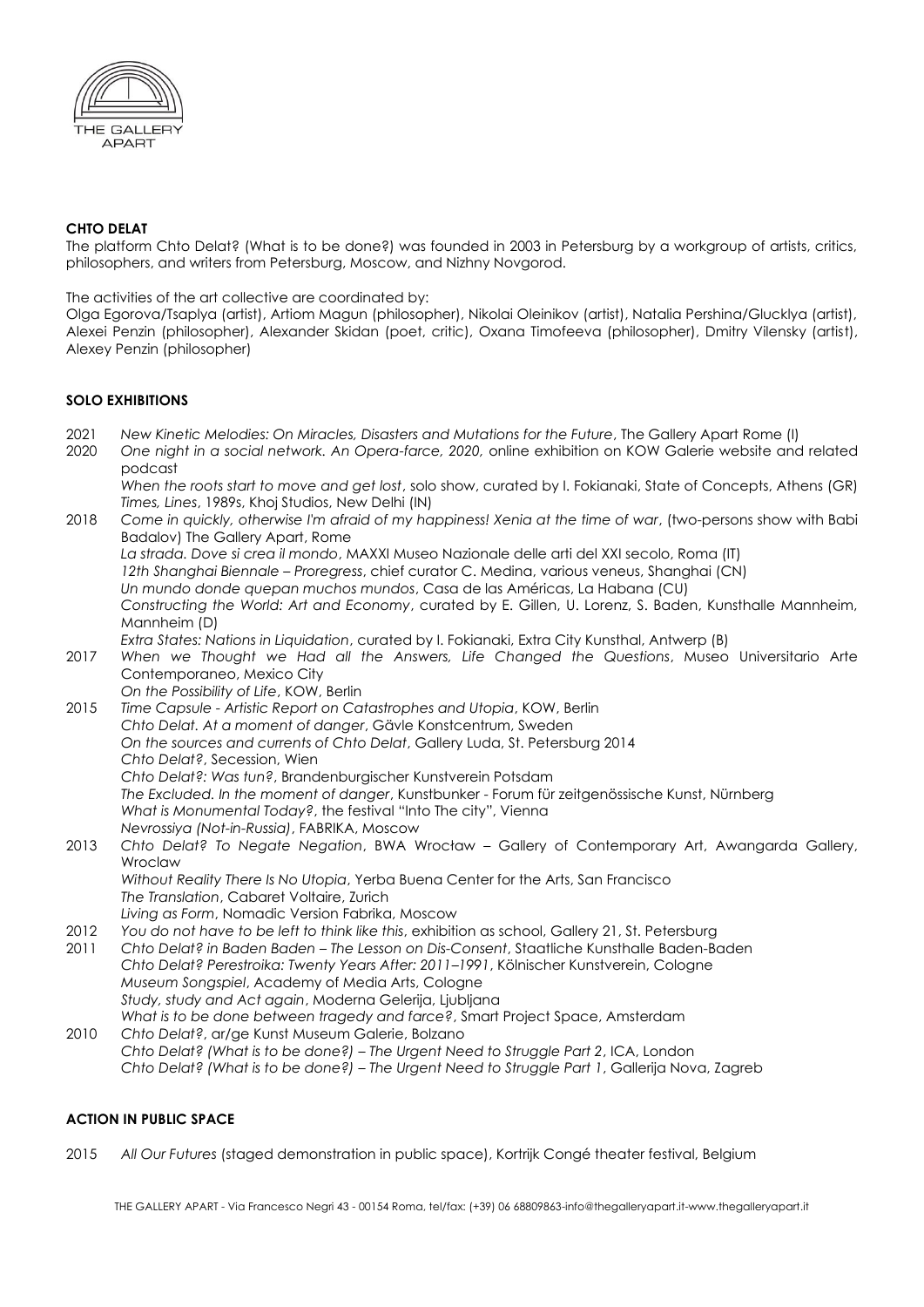

- 2005 Poster campaign during G8 Summit in Petersburg Stencil and poster actions in Kronstadt
- 2004 Two days drift at Narvskaja/strong/spanspan style=Zastava Radio"Chto delat?" broadcast at Art Klyazma Festival

# **MAIN COLLECTIONS**

The Museum of Modern Art, New York Van Abbemuseum, Eindhoven Museum Reina Sophia, Madrid Centre Pompidou, Paris MUDAM, Luxemburg Tretyakov Art Gallery, Moscow Museum Garage, Moscow MUAC (Museo Universitario Arte Contemporàneo, Mexico City KIASMA, Museum for Contemporary Art, Helsinki mumok, Museum Moderner Kunst Stiftung Ludwig, Vienna Kadist Art Foundation, San Francisco Museum of Conteporary Art, Belgrade Kumu, Art Museum of Estonia Museo Ettore Fico, Turin Living as Form, ongoing archive of Creative Time Foundation, New York Disobedience, an ongoing video library Index, the Swedish Contemporary Art Foundation Holon Center for Digital Arts

# **GROUP EXHIBITIONS (Selection)**

2021 *Enjoy – The mumok Collection in Change*, curated by M. Ammer, H. Eipeldauer, R. Fuchs, N. Kaltschmidt, M. Michalka, mumok – Museum Moderner Kunst Stiftung Ludwig, Vienna (A) *What Makes Another World Possible?*, curated by C. L. Apostol, SA Kunstihoone (EE) *Somos fragmentos de la luz que impide que todo sea noche*, curated by A. Arcos, M. Mollona, D. Vilensky, Centro Cultural La Corrala – Museo de Artes y Tradiciones Populare, Madrid (E) *A Careful Strike*, group show curated by M. Masucci, ABD Stockholm (SE) *Assuming Distance: Speculations, Fakes, and Predictions in the Age of the Coronacene*, group show, curated by E. Lazareva, E. Savchenko, I. Volovod, Garage, Moscow (RU) *And If I Devoted My Life To One of Its Feathers*, group show, curated by Miguel A. López, Kunsthalle Wien, Wien (A) *Another World Now*, curated by F. Guerisoli, C. Pezzolo, A. Daneri, Ex Cinema porno Il Gioiello and public space, Genova (I) *Solidarity as Disruption*, group show curated by B. Benčić and A. Sekulić, 67th International Short Film Festival Oberhausen *Living Together – Crossing Borders | The 4th Mediterranean Biennale*, group show, curated by B. S. Fainaru, A.vital Bar-shay, Haifa / Sakhnin Valley, Israel (IL) 2020 *TIME FOR OUTRAGE! ART IN TIMES OF SOCIAL ANGER,*group show, Kunstpalast, Düsseldorf (DE) *A careful strike,* curated by Michele Masucci, ABF Stockholm(SE) ( *Time on Earth,* The Luleå Biennial 2020, Luleå (SE) *Worlds without end*, Hugh Lane Gallery, Dublin (IRL) *This we believe*, 21c Museum Hotel, Chicago (US) *Under the mango tree a self-organised gathering of unlearning*, Visva-Bharati University, Birbhum, Santiniketan, India (IN) 2019 *ALL WE HAVE IN COMMON (Part 2),* Museum of Contemporary Art (MSU), Skopje, North Macedonia *Tongue on tongue, nos salives dans ton oreille*, curated by: A. Goullier Lhomme, S. Honliasso, A. Pedley KADIST, Paris (F)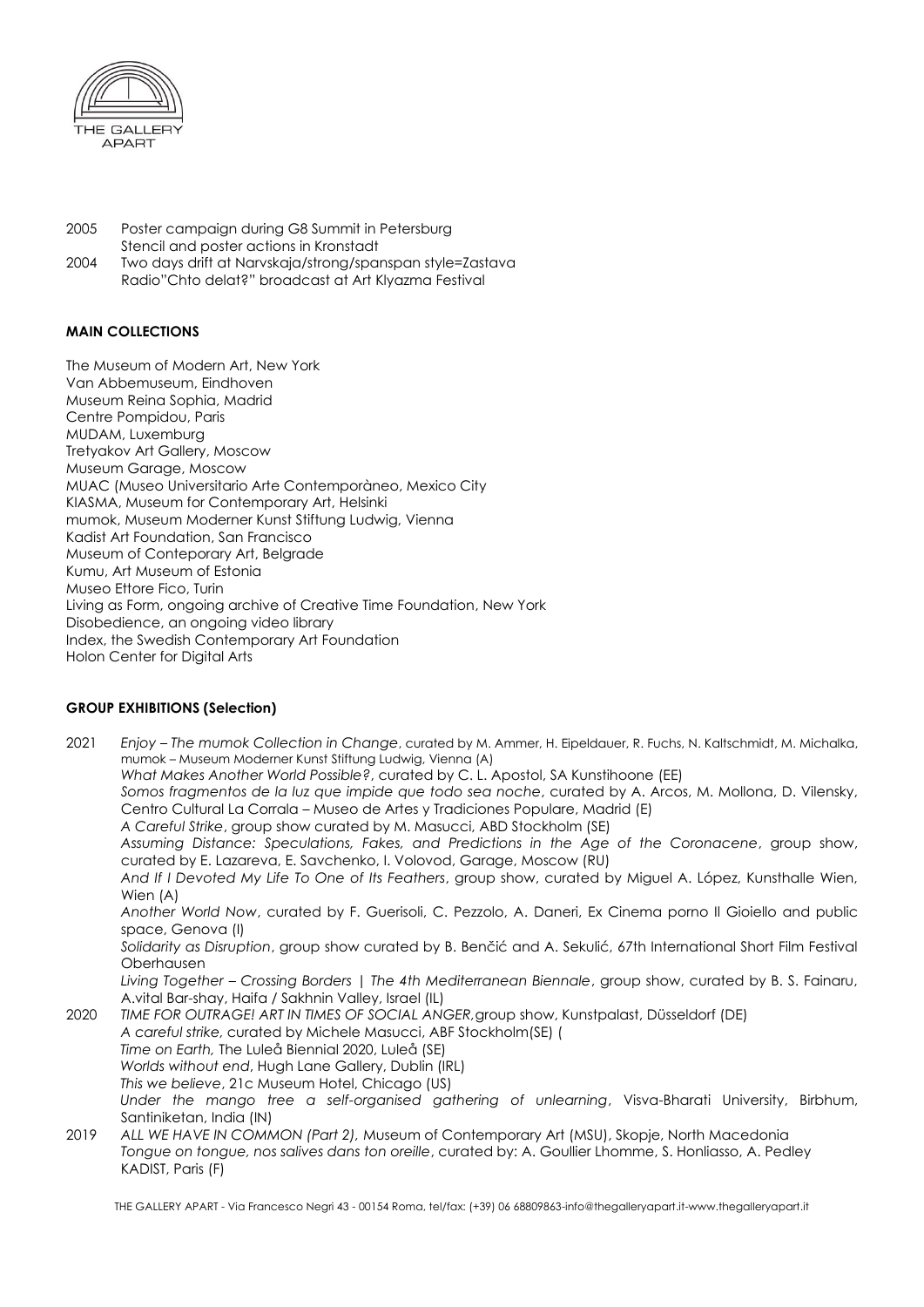

*Tirana Patience*, curated by A. Szymczyk and N. Ilic, National Museum of Fine Arts, Tirana (A) *Songspiels and Tragicomedies,* curated by I. Guerrero, Bellas Artes Projects, Manila, Philippines *The Missing Planet. Visions and re-visions of 'Soviet Times' from the Pecci centre's and other collections*, curated by M. Scotini and S.Pezzato, Centro Pecci, Prato (I) *Mass Memory Machine*s, curated by I. Stodolsky and M. Muukkonen of Perpetuum Mobile, AR Pavilion, Galleria Rankka, Helsinky (FI) *After the canal there was only "our" world,* curated by Raluca Voinea, City Art Gallery of Ljubljana *Hello, My Name Is Capitalism*, organized by D. Bussel, Peak, London (UK) *Bread. NO Borders/Pane. NON Frontiere*, curated by A. Pomarico + N. Oleynikov/Free Home University, Castiglione d'Otranto (I) *La strada. Dove si crea il mondo*, MAXXI Museo nazionale delle arti del XXI secolo, Roma (IT) *Constructing the World: Art and Economy,* curated by E. Gillen, U. Lorenz, S. Baden, Kunsthalle Mannheim (D) *12th Shanghai Biennale – Proregress,* various venues, Shanghai (CN) *Are You Satisfied? Aktuelle Kunst und Revolution,* curated by P. Kruska and S. Kniphals*, Galerie im Körnerpark, Berlin (D) Refracted Realities – Videonale 17,* Kunstmuseum Bonn, Bonn (DE) *Revolution from Without,* The 8th floor, New York (USA) *Hotel Europa #3: Their Past, Your Present, Our Future* group curated by T.-M. Coppola: associated curator L. *Tarsia in Curia*, Open Space of Experimental Art, Tblisi (GE) *The Parliament of bodies* curated by Paul B. Preciado and Viktor Neumann, Belgin, Bergen Assembly (NO) *Free Home University* (FHU) Session 2: People of Flour, Salt and Water. Slow orientation in Zapatismo #2: *Qualche Favola Italiana***,** Castiglione d'Otranto and Lecce (I) 2018 *Proregress – Art in an Age of Historical Ambivalence*, Shanghai Biennale *Riots: Slow Cancellation of the Future*, ifa Galerie Berlin *Chto Delat? Performative Practices of Our Time*, VOX centre de l'imagine contemporaine, Montreal 2017 *Cosmopolis #1: Collective Intelligence*, Centre Pompidou, Paris *3. Berliner Herbstsalon*, Maxim Gorki Theater, Berlin *dis/order Art and Activism in Russia since 2000*, Ludwig Forum für Internationale Kunst, Aachen *Publishing as an Artistic Toolbox: 1989–2017*, Kunsthalle Wien *Cosmopolis #1: Collective Intelligence*, Centre Pompidou, Paris *WAS TUN?!*, Aspekte Galerie, Munich *Collateral*, Mars Istanbul *Great and damned October Revolution (Visual Notes)*, ICA, Sofia *Propositions on Revolution (Slogans for a Future)*, Krannert Art Museum, Illinois *Conditions of impossibility I/VII. Loss of time*, Foundation and Center for Contemporary Arts, Prague 2016 *Intermarium*, Futura Gallery, Prague *Make use - Life in Postartistic Times*, Museum of Modern Art in Warsaw *Shock Room*, Brandenburgischer Kunstverein, Potsdam 2015 • Venedig Biennale, Arsenal *BALAGAN!!!*, Stiftung Brandenburger Tor, Berlin REDCAT, Los Angeles, CA *A Century of Centuries*, SALT Ulus, Ankara *Project 35: The Last Act*, Garage Museum of Contemporary Art, Moscow *Preaching to the Choir*, Herzliya Museum, Israel *How to (…) Things That Don't Exist*, Serralves Museum, Porto *Our National Body, Galeria Arsenal (power station)*, Białystok, Poland *Fire And Forget*, KW Institute for Contemporary Art , Berlin *The Creative Time Summit: "The Curriculum"*, Teatro alle Tese Biennale Arsenale, Venice *Innovation Art Prize* (exhibition of nominees), Center for Contemporary Art, Moscow *Vertical Reach: Political Protest and the Militant Aesthetic Now*, Artspace, New Haven, CT *Specters of Communism: Contemporary Russian Art*, The James Gallery, New York, NY *Grammar of Freedom / Five Lessons: Works From Arteast 2000+ Collection*, Garage Museum of Contemporary Art, Moscow 2014 *The Excluded. In the moment of danger*, 31st Bienal de Sao Paulo, Brazil *Utopian Days x Freedom*, Total Museum of Contemporary Art, Seoul *Surplus living group exhibition*, KM Temporaer Berlin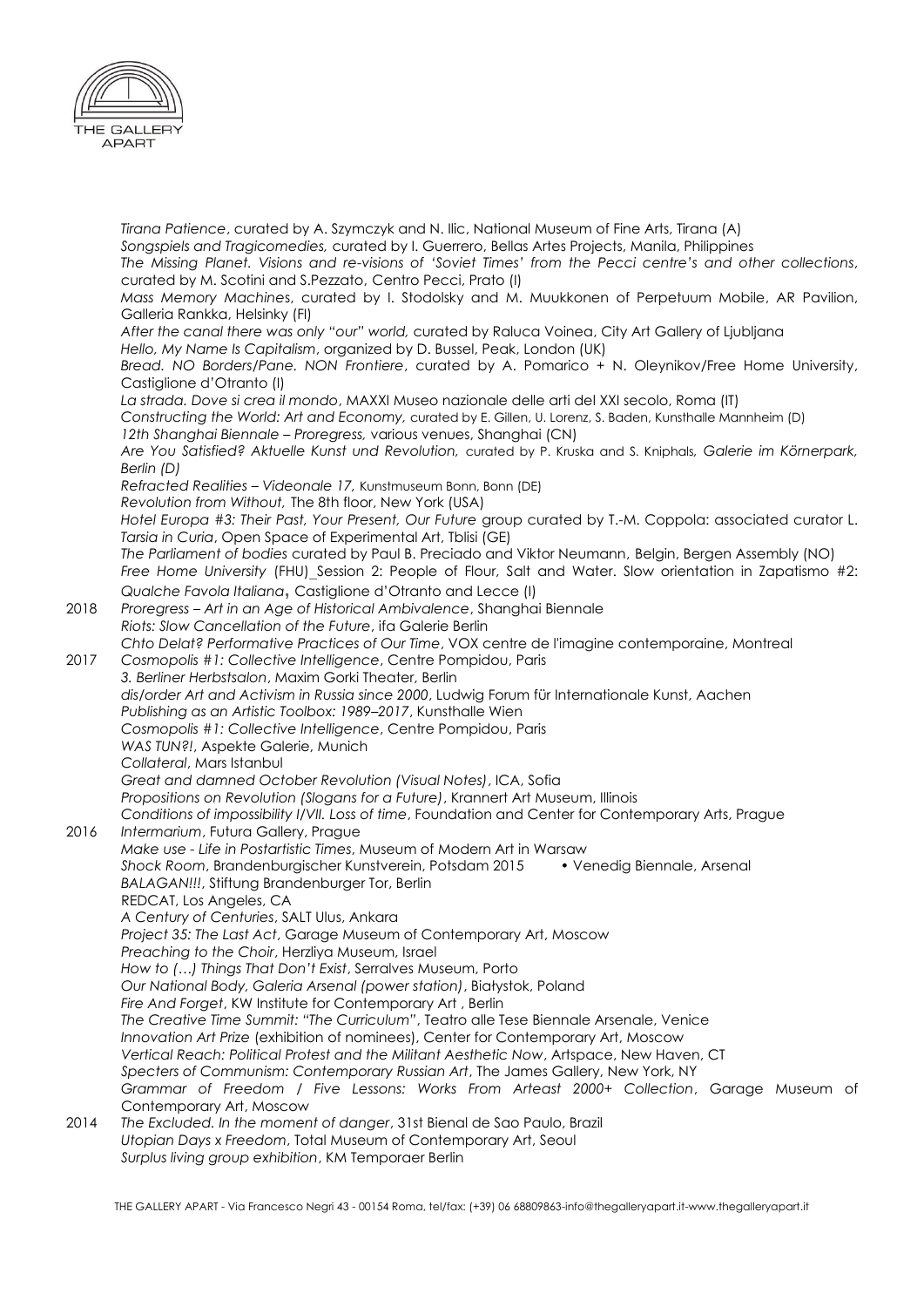

*Playgrounds. Reinventing the Square*, Museo Nacional de Arte Reina Sofia, Madrid *Berliner Festspiele*, Berlin *And the Trees Set Forth to Seek for a King*, Museum on the Seam, Jerusalem *Grip friheten! Take Liberty!*, Nasjonalmuseet for Kunst, Oslo *Face to Face with the Monument*, Wiener Festwochen *Empowering Audiences*, Blueproject Foundation, Barcelona *Los Trabajadores De La Luna*, Museum of Contemporary Art of Santiago De Chile *Really Useful Knowedge (Un saber realmente útil)*, The Museo Nacional Centro de Arte Reina Sofía, Madrid *Ten thousand wiles and a hundred thousand tricks*, Meeting Points, The Institute of African Studies, Moscow *Disconsent*, Center for Contemporary Art Plovdiv, Bulgaria *(The other capital) (Tower Songspiel)*, Museum of Moscow, Moscow *Ökonomie Der Aufmerksamkeit*, Kunsthalle Wien (Museumsquartier), Vienna *Survival Kit*, Umeå Festival, Sweden *III Manifesto. Art Today, Facing Doubts (Tower Songspiel)*, Fabra i Coats, Centre d'Art Contemporani de Barcelona *Utopian Days – Freedom*, Total Museum of Contemporary Art, Seoul *Disobedience Archive – The park*, Salt, Istanbul *Resistance – And Then, We Built New Forms*, Manif d'art 7 Biennial, Quebec City, Canada *Yebisu International Festival for Art and Alternative Visions 2014: True Colors* Tokyo Metropolitan Museum of Photography, Tokyo *The Need for Practice*, tranzit.sk, Bratislava *Subterfuge*, The Gallery Apart, Rome 2013 *Art turning Left*, Tate Liverpool *Mobilität III - Geld*, Fotogalerie, Wien *Global Activism*, ZKM, Zentrum für Kunst und Medientechnologie, Karlsruhe *Former West*, Haus der Kulturen der Welt, Berlin *FAULT LINES*, Kadist Art Foundation, San Francisco, USA *RE-ALIGNED ART*, Tromsø Kunstforening, Tromsu *SPACE OF EXCEPTION*, ARTPLAY, Moscow *MODERN ART MUSEUM: THE DEPARTMENT OF LABOUR AND EMPLOYMENT*, The State Tretyakov Gallery, Moscow *O performance*, (Museum Songspiel), Moscow State Exhibition Hall "New Manege", Moscow *Dear Art*, Calvert 22, London *Everyday Life – 2013*, Asian Art Biennial Taiwan, Taichung *PRADA PRAVDA*, Tartu Art Museum, Tartu, Estonia *Disobedience Archive*, Castello di Rivoli Museo d'Arte Contemporanea, Turin Zum Aufbruch – fussnoten (The Russian Woods film), Motorenhalle, riesa efau, Dresden *Without Reality There Is No Utopia*, Yerba Buena Center for the Arts, San Francisco, CA *The Translation*, Cabaret Voltaire, Zurich *Living as Form, Nomadic Version*, Fabrika, Moscow 2012 *Dear Art*, Museum of Contemporary Art Metelkova, Ljubliana *Believers*, KOW, Berlin *Disobedience Archive* (The Parliament), Bildmuseet, Umeå *Project 35, Kunsthaus CentrePasquArt* – Centre d'Art, Biel/Bienne *Atlas Critique – Une carte blanche au peuple qui manque*, Centre d'Art du Parc Saint Léger, Pougues-les-Eaux *Truth is concrete: A 24/7 marathon camp*, Steirischer Herbst, Graz *In Fifteen Minutes Everyone will be in the Future* (Opera), Center of Contemporary Art "Ancient Bath", Plovdiv, Bulgaria *Anatomy of Integration*, Sculpture Quadrennial Riga 2012 *Revolution happened because everybody refused to go home*, Disobedience Archive, Bureau Publik, **Copenhagen** *Round Table*, Gwangju Biennial 2012 *I will never talk about the war again*, Kulturno izobraževalno društvo (KID) Kibla, Maribor, Slovenia *Arsenale 2012*, Ukrainian Biennial of Contemporary Art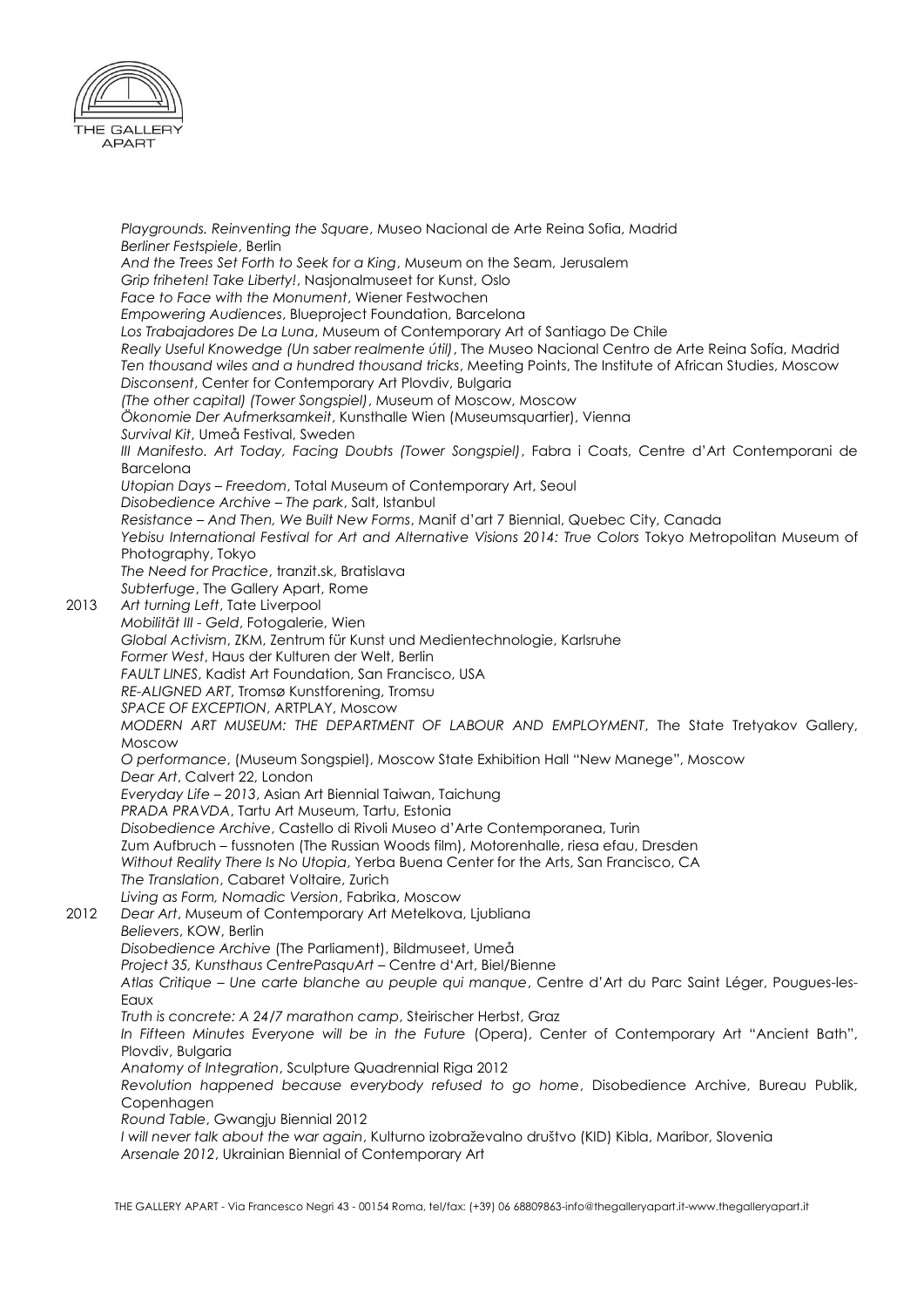

*It is what it is. Or is it?*, Contemporary Arts Museum Houston *Con Atlas critique*, Centre d'art contemporain, Pougues-les-Eaux, France *Moving Forward, Counting Backwards. eastern Europe Palestra*, MUAC, Mexico City *Permiso Para Hacer La Revolucion, Off Limits*, Madrid temporary Arts Museum Houston 2011 *PRIGOV. Die Textarbeiten des Dmitrij Aleksandrovič mit einer künstlerischen Intervention von Chto Delat?*, Das Kulturzentrum bei den Minoriten, Graz *The Oil Show*, HMKV, Dortmund *After the Fall*, Tulca Festival of Visual Art, Galway, Ireland *My MUDAM*, MUDAM, Luxembourg *Towards the Other*, The State Museum of St. Petersburg *EVENTO 2011*, l'art pour une ré-évolution urbaine, Bordeaux, France *Living as Form*, Creative Time, New York *The Global Contemporary. Kunstwelten nach 1989*, ZKM, Karlsruhe *WEITWINKEL – Kunst.Kultur.Politik*, Rosa Luxemburg Stiftung, Berlin *Auditorium Moscow. A Sketch for a Public Space*, A project of Museum of Modern art in Warsaw, Bielie Palaty, Moscow *I Will Never Talk About the War Again, Psychosis part 1*, Färgfabriken, Stockholm *Encuentro International de Medellin (MDE11)*, Museo de Antioqua, Medellin *The Long Avantgarde*, Cartel gallery, London *Ostalgia*, New Museum of Contemporary Art, New York *LOL: A Decade of Antic Art*, Contemporary Museum, Baltimore, MD *Other Possible Worlds*, NGBK, Berlin *Sin realidad no hay utopía*, Centro Andaluz de Arte Contemporáneo CAAC, Sevilla *Schon wieder und nochmal? – Handlungsspielräume*, Kunstverein Medienturm, Graz 2010 *Learning Machines. Art Education and Alternative Production of Knowledge*, Nuova Accademia di Belle Arti (NABA), Milan *The History of Russian video Art. Part 3*., Moscow MMOMA *Engineers of the Soul, a show about communism and artists' relationship to power*, Postmaster Gallery, New York *Spaport Biennial 2009/2010*, Banja Luka, Serbia *Transitland in Trieste,* Studio Tommaseo, Istituto per la documentazione e diffusione delle Arti, Trieste *Etats de l´Artifice*, Musée d'Art Moderne de la Ville de Paris, MAM/ARC *Vectors of the Possible*, Basis voor Actuele Kunst, BAK, Utrecht *Watchmen, Liars, Dreamers (Erudition concrete 3)*, FRAC, Ile-de-France Le Plateau, Paris *Principio Potosí. ¿Cómo podemos cantar el canto del Señor en tierra ajena?*, Museo Nacional Centro de Arte Reina Sofía, MNCARS, Madrid & Haus der Kulturen der Welt, Berlin *1st Ural Industrial Biennial – Shockworkers of the Mobile Image Ural Industrial Biennial*, Yekaterinburg *Practicing Memory in a time of an all-encompassing present*, Cittadellarte - Fondazione Pistoletto, Italy *Monumento A La Transformación*, Centro Cultural Montehermoso, Vitoria-Gasteiz *The Beauty of Distance. Songs of Survival in a Precarious Age*, 17th Biennale of Sydney, Sydney, Australia *Reality Check Project*, Trøndelag Centre for Contemporary Art (TSSK), Trondheim *When One Has to Say "We": Art as the Practice of Solidarity*, European University, St. Petersburg *Hungry Man, Reach for the Book. It Is a Weapon*, PRINTED MATTER, INC., NY *IF NOT NOW. Artists' solidarity with Romani people and claim for equal rights*, Trafo Gallery, Budapest *Proposals for socialist colony*, Skydive office of cultural affairs, Houston *A History of Irritated Material*, Raven Row, London *Monument to Transformation*, Montehermoso, Viktoria, Spain *... on the eastern front, video art from central and eastern europe 1989–2009*, Ludwig Museum, Budapest *re:ex-post. Critical Knowledge and the Post-Yugoslavian Condition*, Open Space, Zentrum für Kunstprojekte, Vienna *To the Arts, Citizens!*, Museu Serralves, Museu de Arte Contemporânea, Porto 2009 *Play Van Abbe – Part 1; The Game and the Players*, Van Abbemuseum, Eindhoven, Holland *Political Practices of (Post-) Yugoslav Art*, Muzej Istorije Jugoslavije, Belgrade *Where Everything Is Yet to Happen. 1st chapter: "Can you speak of this? -Yes, I can", SPAPORT BIENNIAL* 

2009/2010, Banja Luka, Bosnia-Herzegovina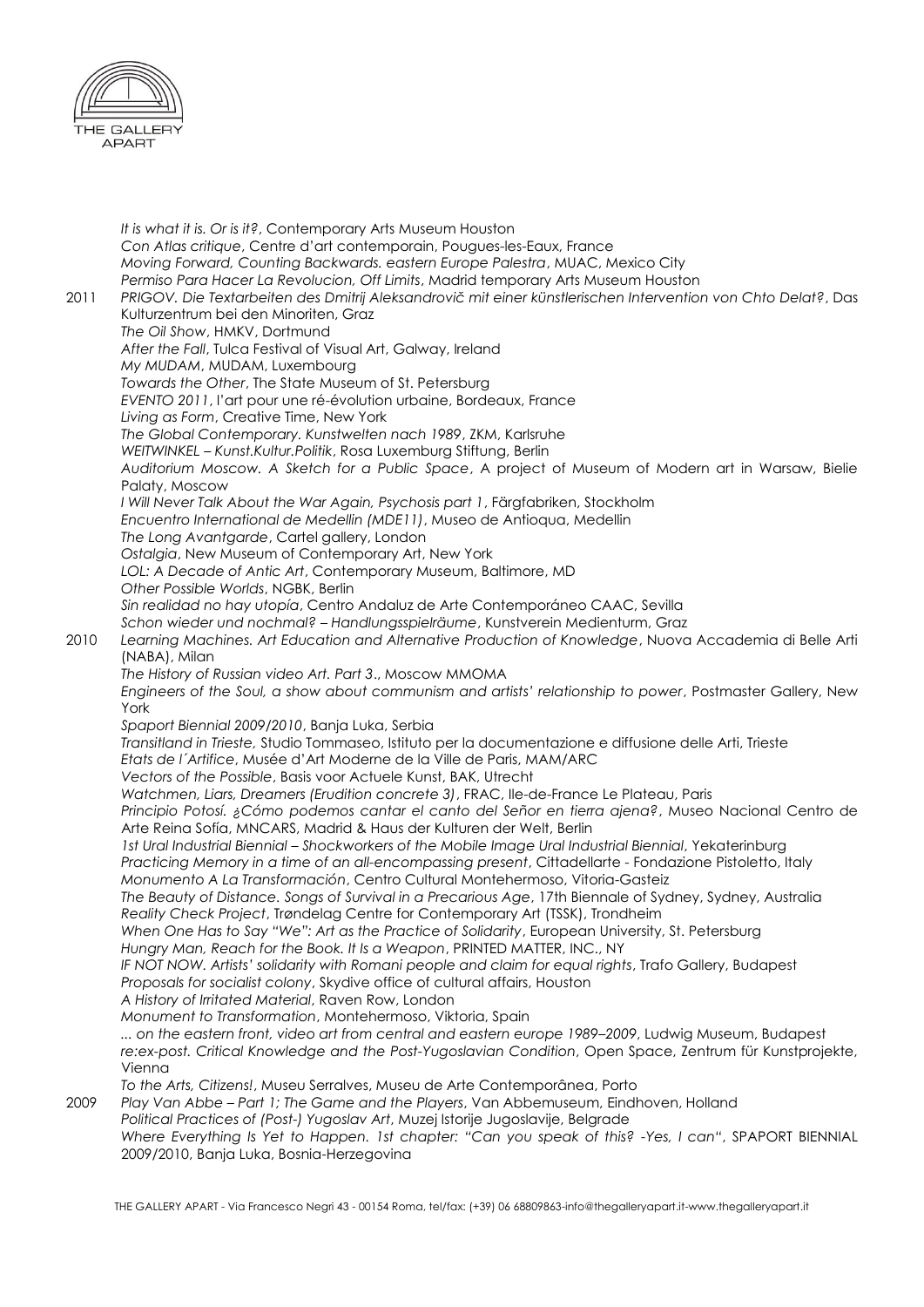

*What Keeps Mankind Alive?*, 11th Istambull biennale, Turkey *The Matrix: An Unstable Reality*, 28th Biennale of graphic arts, Ljubliana *Subvision festival*, Hamburg *Hidden in Remembrance is the Silent Memory of Our Future*, 4th Biennial of Moving Image, Contour Mechelen *Bertha von Suttner revisited*, Schüttkasten Harmannsdorf, Austria *PRAXIS: Art in Times of Uncertainty*, Thessaloniki Biennale 2, Greece *Unfair Project*, Parachutartists Foundation, De Service Garage, Amsterdam *Plug in Nr.51 – Activist Club*, Van Abbemuseum, Eindhoven, Holland *Scénes Centrales*, TriPostal, Lille, France *Chto Delat at Agency for Small Claims*, Bureau for Open Culture at Columbus College of Art & Design, USA *No More Reality. Crowd and Perfomance*, Depo, Istanbul *Insel Nr5: "leer"*, Akademie der bildenden Künste Wien 2008 • Unvermittelt, NGBK, Berlin *Artist-Citizen*, October Salon, Belgrade (the prize for best work) *U-TURN*, Quadrennial for Contemporary Art, Copenhagen *No More Reality*, De Appel, Amsterdam *6th Gyumri Biennial*, Armenia *Frictions and Conflicts*, Kalmar Konstmuseum, Sweden *Another City, Another Life*, Zacheta National Gallery of Art, Warsaw *Have a Cake and Eat it too*, Kunsthalle Exnergasse, WUK, Vienna *Perform History, Meta-exhibition of U-turn*, Overgarden, Copenhagen *Satellite Tunes. Art from the Post-Soviet States*, Hungarian University of Fine Arts, Budapest 2007 *Land of Human Rights*, Rotor, Graz, Austria *October. Exit. Memory. Desire*, ARTRA, Milano, Italy *Political – Poetical, Kunstihoone*, Tallinn, Estonia *Electrifications of Brains,Motorenhalle*, riesa efau, Dresden *Form of Resistance (Disobedience Archive)*, Van AbbeMuseum, Eindhoven *Progressive Nostalgia*, KUMU Museum Tallin and Centro per l'arte contemporanea Luigi Pecci, Prato, Italy *Der Prozess. Collective memory and social history*, Prague Biennale *Société anonyme*, Le Plato, Paris *Space for Actualisation*,Hamburg, Germany *Black Square*, workshops of Art Moscow,Central House of Artists, Moscow *If you see something say something*, Gallery A4, Sydney 2006 *Cities from Below*, Teseco Foundations, Pisa, Italy *Zone of Risk. Transition*, 3d Bishkek Exhibition of Contemporary Art *Urban Contact Zone*, Westwerk, Hamburg *Strategies for Self-education*, Center for Contemporary Art, Moscow *Contested Spaces in Post-Soviet Art*, Sidney Mishkin Gallery, New York *Interrupted Histories*, Moderna galerija, Ljubljana *La Normalidad/ Ex-Argentina*, Palacio Nacional de las Artes, Buenos Aires *Capital (It Fails Us Now)*, Kunstihoone, Tallinn, Estonia 2005 *Russia Redux #1*, Schroeder Romero Gallery, New York *Multitudinario. The Question for Collectivity and its Forms*, Sala de Arte Publico Siqueiros (SAPS), Mexico *Kronstadt Forever*, project on site, Kronstadt, Russia *One No Many Yeses*, Ivan Dougherty Gallery, Sydney, Australia *Collective Action*, Galerija Nova, Zagreb *European Design Show 2005*, Design Museum, London *Collective creativity*, Kunsthalle Fridericianum, Kassel *Drift. An urban investigation of Utopia and Everyday life*, Center for Contemporary Art, Moscow 2004 *Drift.Narvskaja Zastava*, Saint-Petersburg Historical Museum *Heaven*, Stockholm, Sweden *Watch out*, National Art Museum, Oslo *Cycle Tracks will Abound in Utopia*, Australian Center for Contemporary Art *Faster than History*, KIASMA Museum for Contemporary Art, Helsinki *Klyazma Art Festival 2004*, Site project, Moscow Film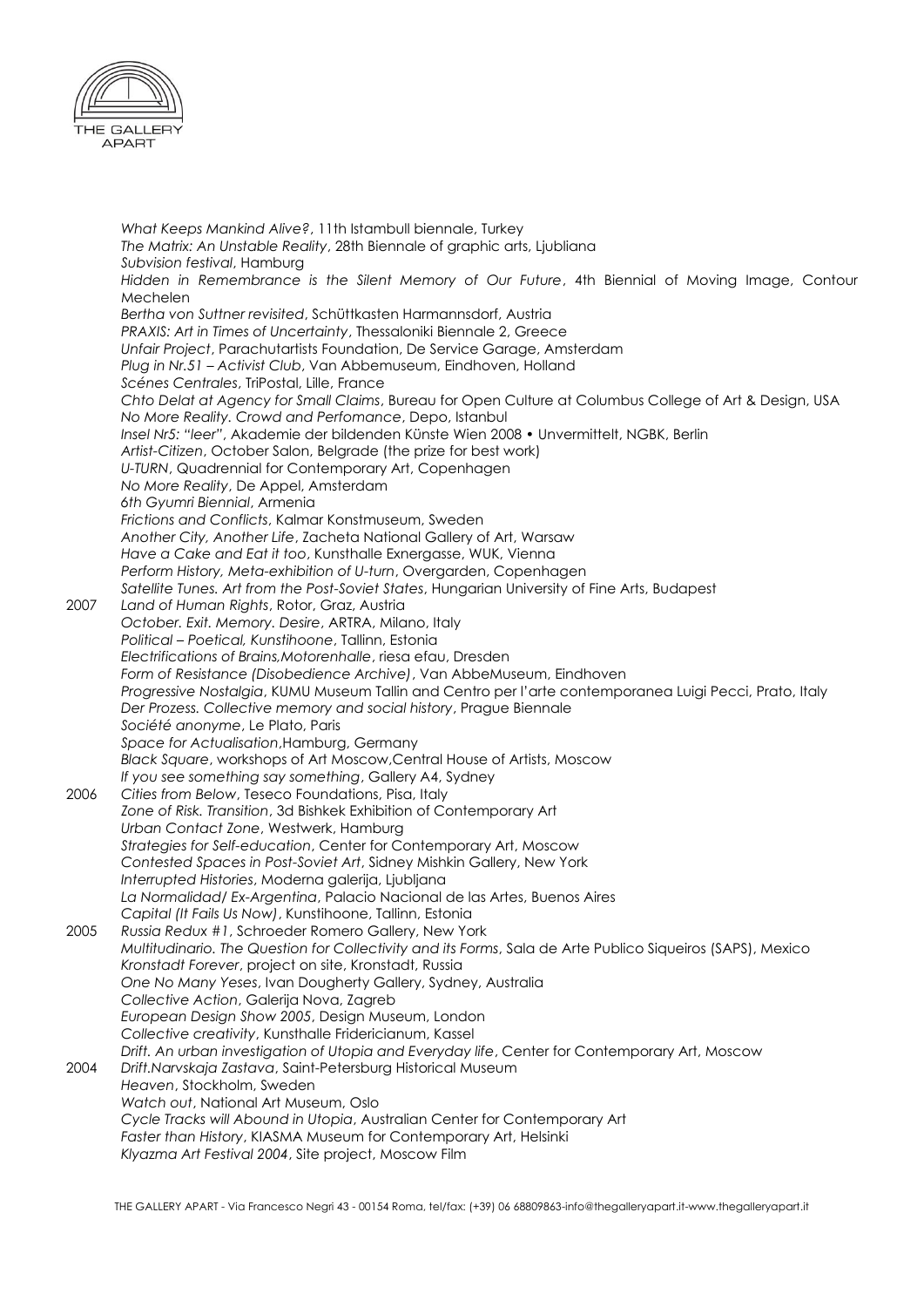

### **FESTIVALS AND VIDEO SCREENINGS**

- 2020 *Luleå Beinnal 2020*, Time on Earth, group show, Luleå (SE)
- 2019 *Bar Laika by e-flux, One Night in a Social Network: An Opera-Farce*, Bar Laika by e-flux, Brooklyn, NY (US)
- 2017 *Conditions of impossibility I/VII. Loss of time*, Museum of Modern Art, New York
- 2015 *OCTOPUS film series*, Hornsey Town Hall, Arts Centre, London *Demotivators*, organised by REPA group, Saratov *Tout va Bien*, discussion series, Landmark, Bergen *Eros-effekten" at Tensta Konsthall*, Stockholm, Sweden *Indonesia Media Arts Festival*, Jakarta *Draftprojects* – conferences in Khanabadosh, Bombay *Art festival "Moget" (Could be)*, Tipographia, Krasnodar 2014 *The excluded. Counterhegemony: Think Laboratory*, Reading Room in Contemporary Art Centre, Vilnius *The Tower. A Songspiel. The City as a Common,Artistic Practices of Commoning*, STAB, Bishkek, Kirgizstan *The excluded*. Krakow Theatrical Reminiscences *The excluded. Conference: Political Violence and Militant Aesthetics after Socialism*, Studio LenDokFilm, St. Petersburg *Border Musical*. Soft City festival, Kunsthall Oslo, Oslo *Border Musical*. Ashkalalwan, Beirut, Lebanon *Tower Songspiel*. TEOR/éTica, Costa Rica *Angry Sandwich People or in praise of Dialectics*. Worm, Rotterdam *Border Musical*. MUNDUS VADIT RETRO KIBLA, Maribor, Slovenia *Tower Songspiel*, Teatro Valle Occupato in Rome, Italy 2013 *Internationales Sommerfestival*, Kampnagel, Hamburg *International Film Festival*, Istanbul (Tower Songspiel) *May be, art festival*, Krasnodar (The Russian Woods) *Ticking Barents*, Barents Spectacle 2013, Kirkenes, Norway (Border Musical) 2012 *Something Happened* – filmprogram, Kunstnernes Hus, Oslo (Museum Songspiel) *Sofia Queer Forum* (Partisan Songspiel) *Tomorrow*, Film Festival, Moscow (The Russian Woods) Simultan Festival #8, The beginning of the end *11–13 october 2012*, Timisoara, Romania (Partisan Songspiel) *Border Aesthetics Conference*, University of Tromsø, Norway (Museum Songspiel) *Province*, Visitor Centre, Tv Night in Tel-Aviv *The Russian Woods*, screening and discussion at NO.W.HERE, London *The Russian Woods*, premier in St. Petersburg, Smolny Colledge of Arts *National Center for Contemporary Art*, Moscow (The Lesson on Dis-Consent & Partisan Songspiel) *Transition Worlds at Artfoyer*, Zürich (The Lesson on Dis-Consent) *Episode 1: A Film is a Statement*; organized by Arika, Glasgow Film Theater, UK (Partisan Songspiel & Tower Songspiel) 2011 *Disobedecer a Toda Costa*, Museo de Arte Carrillo Gil, Mexico *Freud Dream Museum*, St. Petersburg ( The Lesson on Dis-Consent) *Historical Materialism*, 8th Annual Conference, London (Museum Songspiel) *YU GO Bandits!*, Arsenal Cinema, Berlin (Partisan Songspiel) *16 Beaver discussion*, US (Perestroika Songspiel) *Open Forum*, Art Academy in Oslo *Film Festival Mirrow*, Ivanovo, Russia (Tower Songspiel) *Our Friendships are Constructed on the Basis of Conflict*, Screening organised by redchannel, NY *Dutch Art Institute*, Anhelm, Holland *The Populist Front, On the Role of Myth, Storytelling and Imaginary in Populist Movements*, organised by SKOR, Amsterdam (Museum Songspiel) *Jan van Eyck Akademie*, seminar and screening, Maastricht, Netherlands (Songspiel Triptych) 2010 *Creative Time Summit*, New York